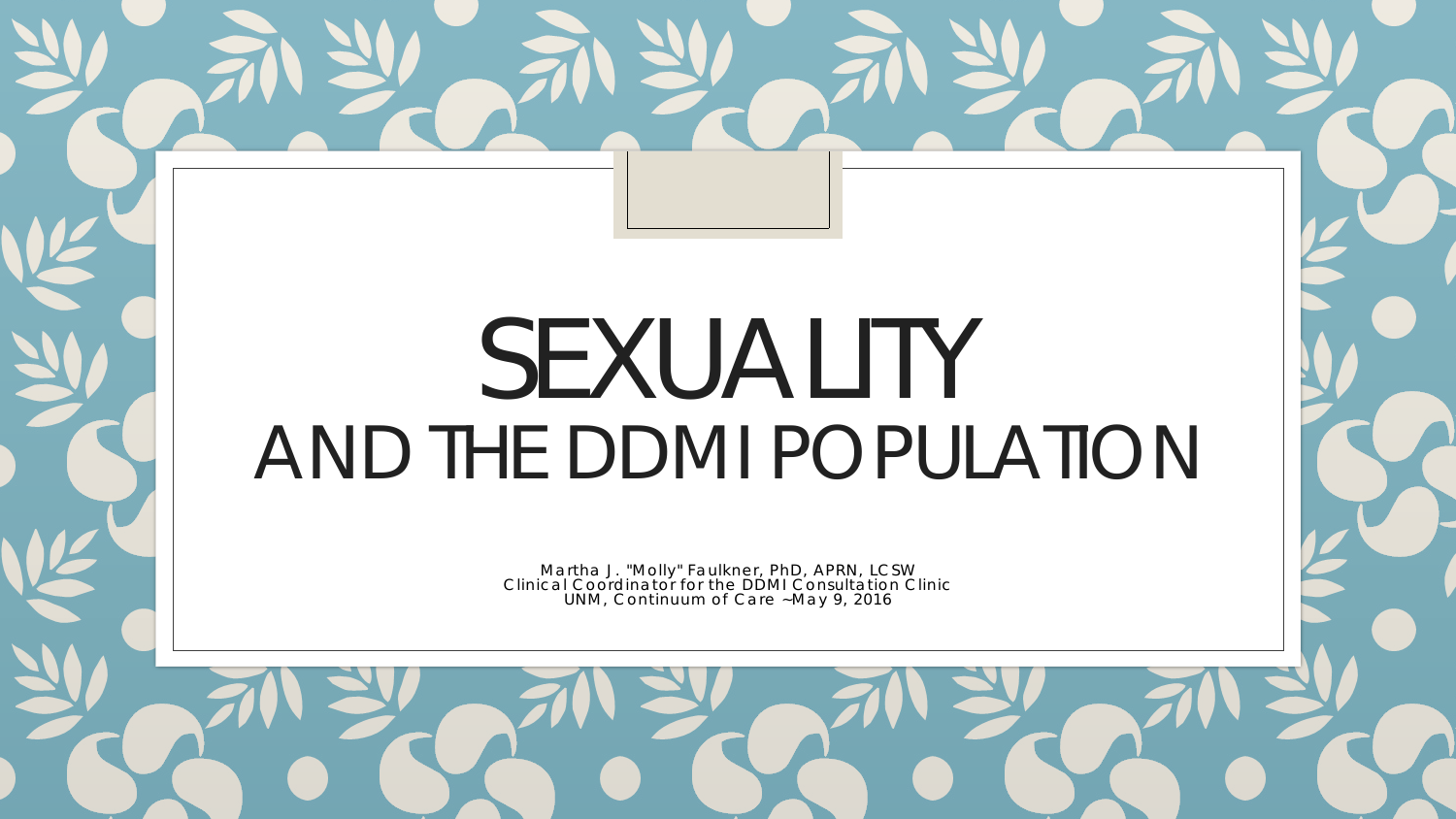# **Objectives**

- Learner will state the **definition of sexuality, sexual orientation, gender and gender preference**
- Learner will understand **current** and **historical attitudes**  regarding **sexuality and the DDMI population**
- Learner will consider **how sexuality** of their **DDMI clients** in **impacts their lives**
- Learner will **recognize the importance** of **human sexuality education** for their DDMI clients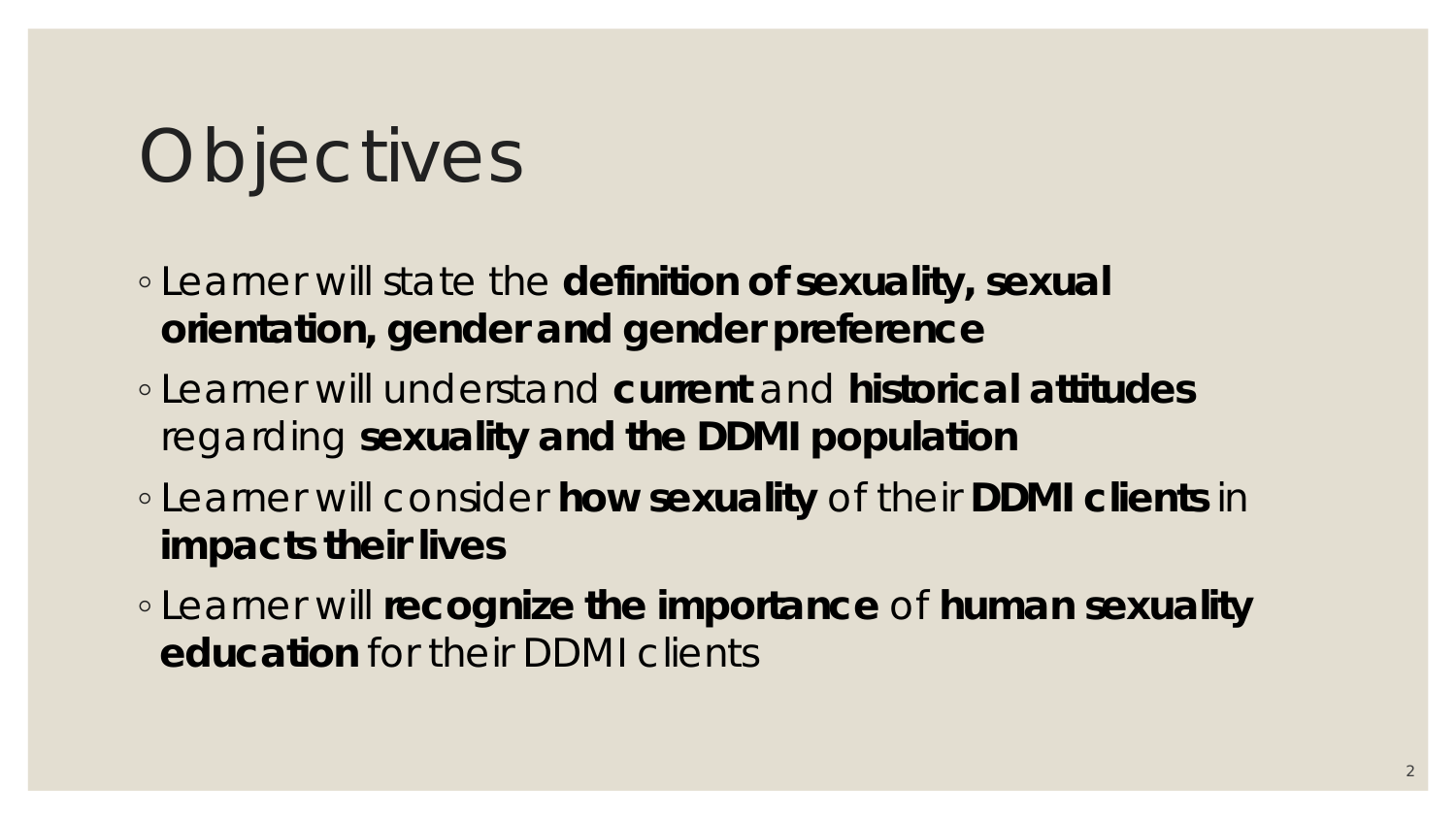#### **Sexuality** in Intellectually/Developmentally Delayed

◦ **Oooooo! Sexuality?** *They* **don't have sex!** 

◦ Desexualize~Asexual human beings

◦ *They* **are too** *immature* **to have sex, their bodies don't work the same.**

◦Infantilize

◦ **We should** *prevent them* **from having contact with each other!**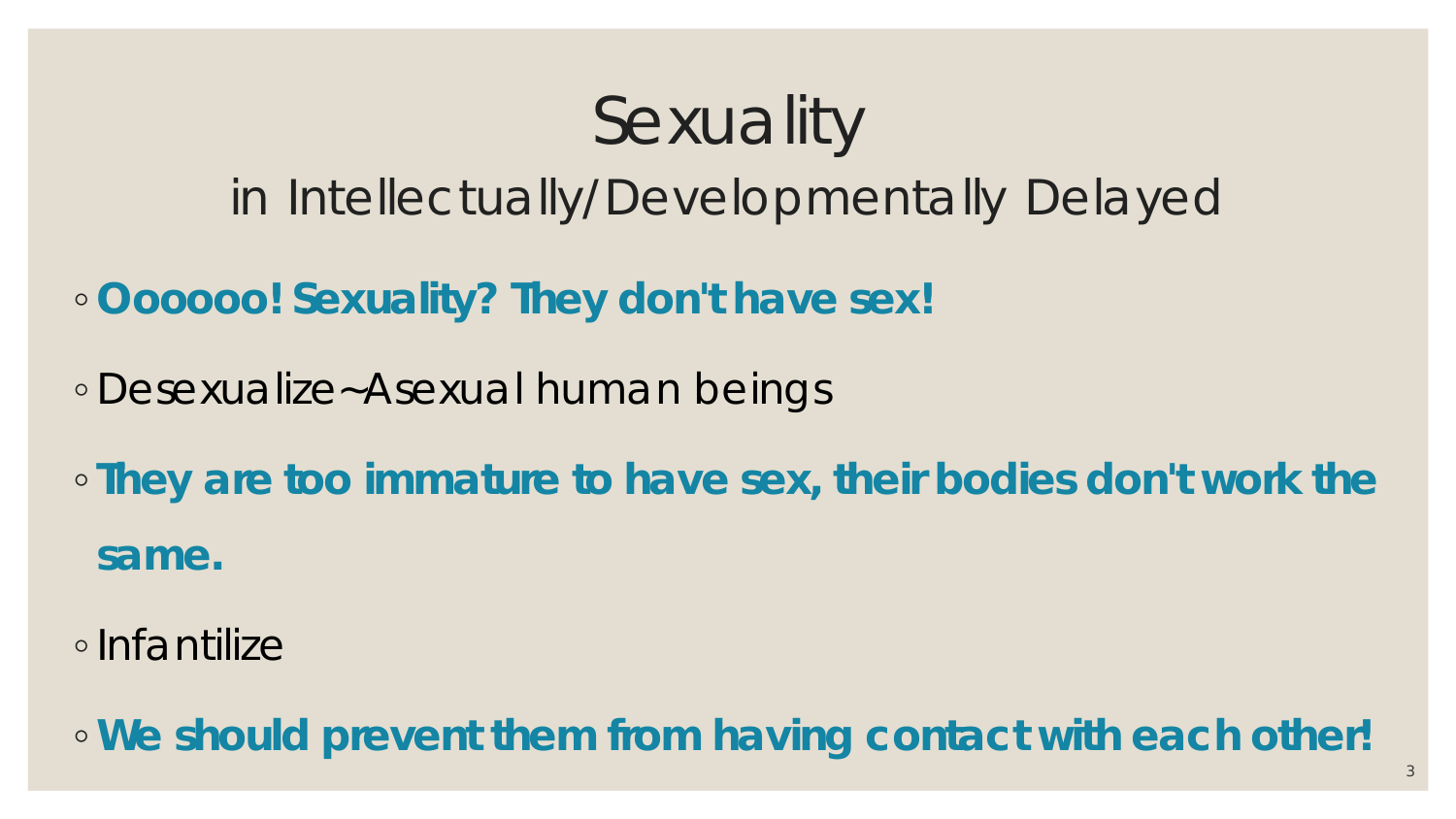# Myths

- Not unusual to hear about the adult with developmental disabilities who greets strangers with a **big hug or extended handshake** often **startling or scaring** the other person.
- If sexuality education had been **widely available to this adult when young,** this type of **inappropriate public display** may not have happened.
- Consequences of such behavior ~**perpetuating myths** about persons with developmental disabilities as being **unable to conform to social rules and forgiveness of them because of their disabilities.**
- Both outcomes **serve to disable the person even more**.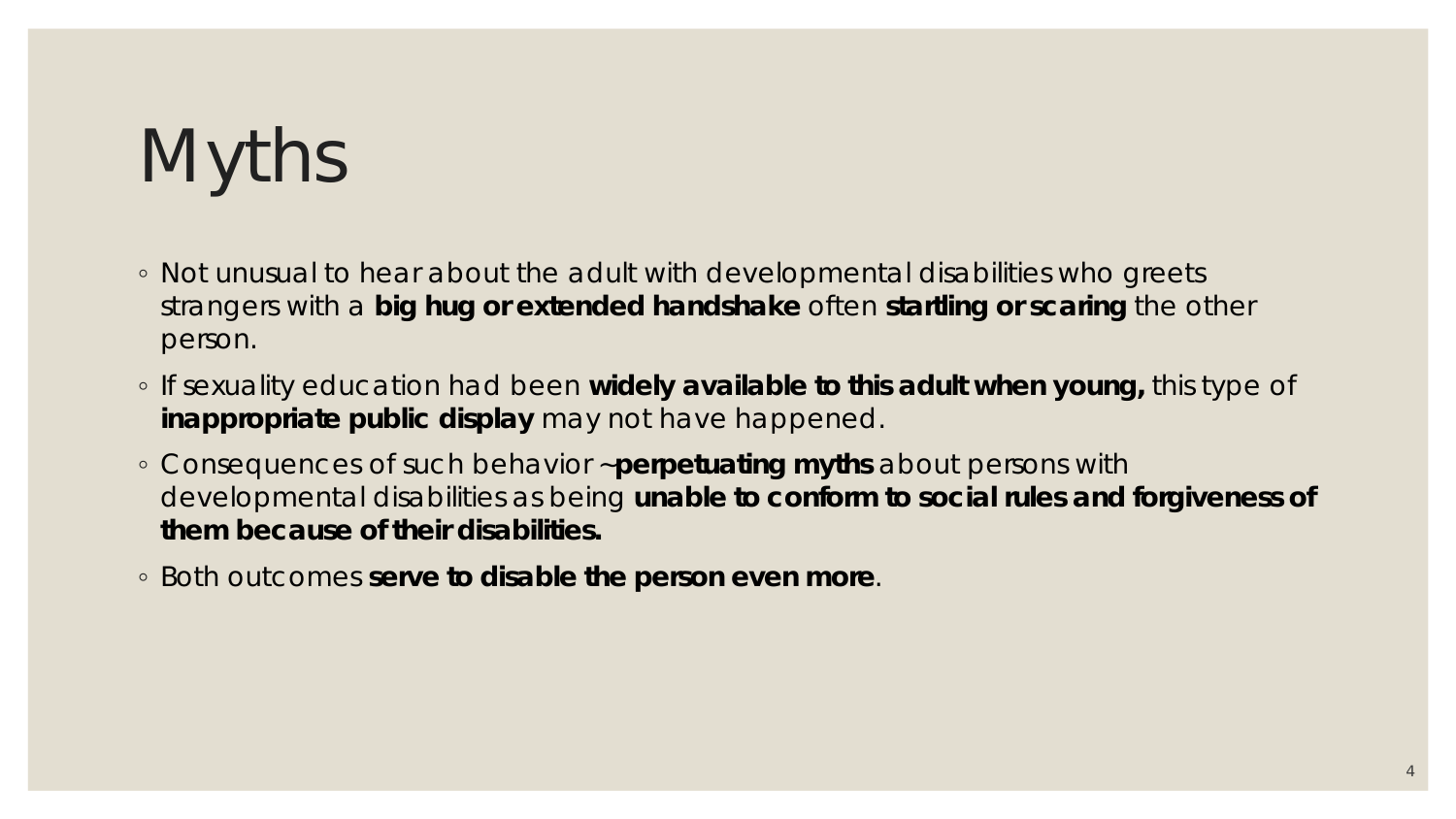### How Do We LEARN About Sex?

Sexual behavioral is **SOCIALLY learned** within the contexts of

- **OUR FAMILY**
- **COMMUNITY**
- AND **FRIENDS**

Television has a **strong influence in developing sexuality concepts**.

◦ **Images of sexuality are common in TV programming** and **mirror (or maybe shape) societal values** regarding **body image, relationships, and sexuality in general**.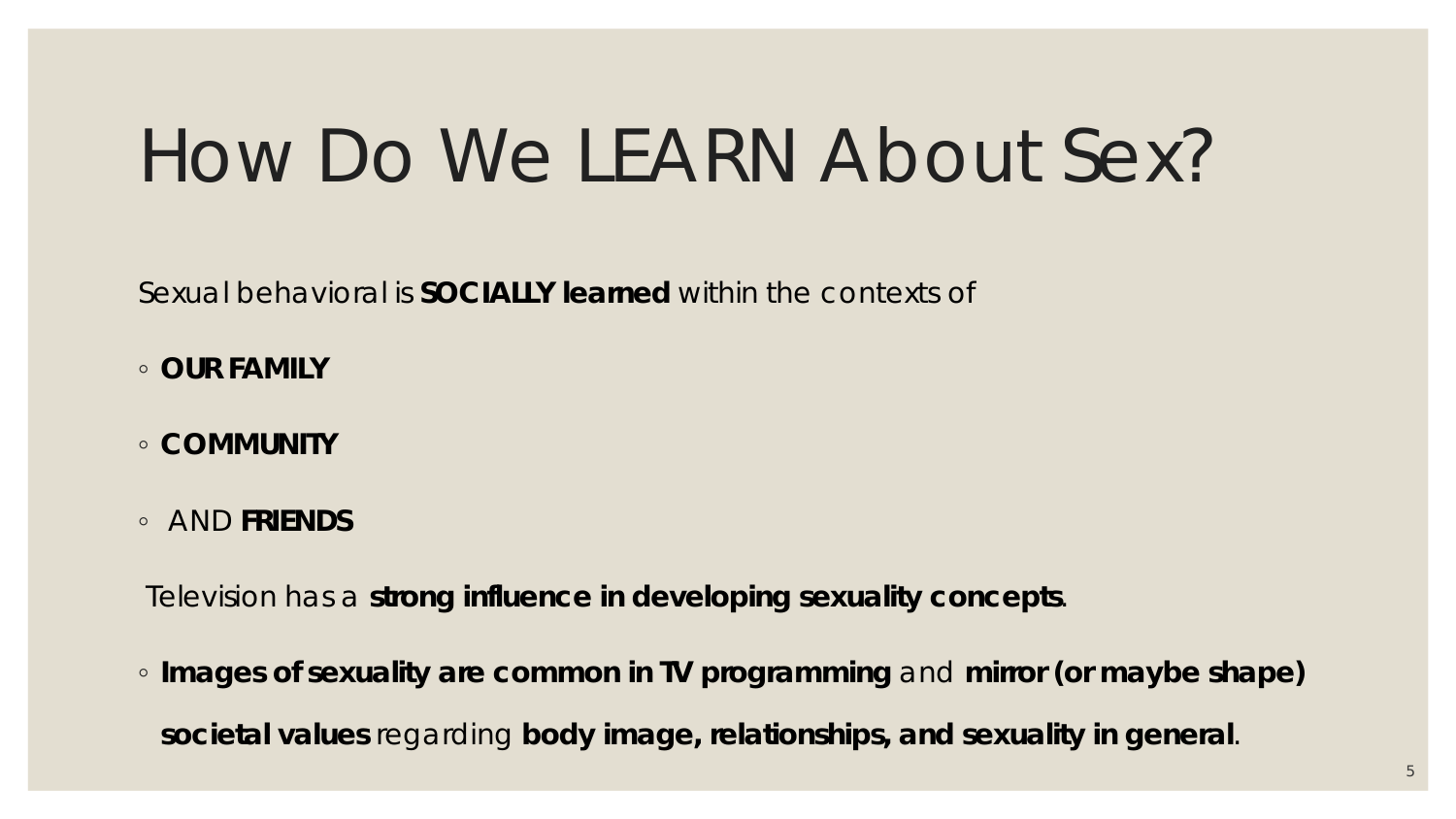#### We Need to Examine Our OWN Sexual Attitudes and Opinions

◦ How was **sex talked about** (or not spoken of) in your family?

◦ What **influenced** your attitudes and the attitudes of your family?

◦ How have you **felt** about your DD clients' **sexual behavioral and/or needs?**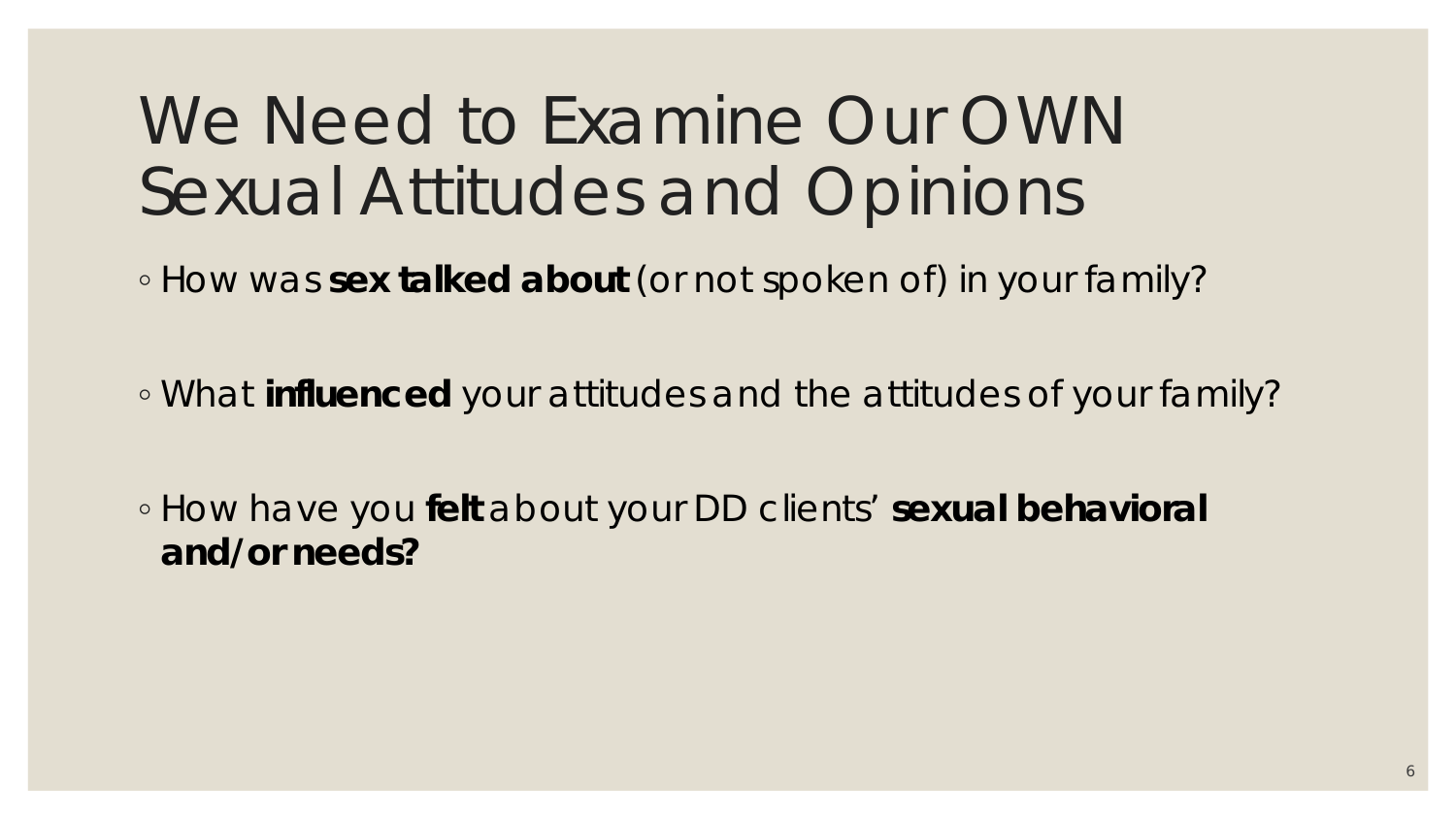### Sexuality for DD Adult Population

"**Physiological and sexual development** of the developmentally delayed person proceeds at the **same pace** as in the rest of the society" (Zucker-Weiss, 1004, p. 193).

"**Society is often 'retarded' in accepting the physical and emotional needs**, as well as the **autonomy and worth** of disabled people" (Blackburn, 2003, p. 359).

**Needs** of adults with DD **are similar to those without disabilities** but they may be different.

**Same** universal concerns

Adults with DD **have significantly less knowledge** about sexuality

**Fewer experiences** of sexual interactions

**More likely to experience negative consequences of sex**, unwanted pregnancy and sexually transmitted disease.

Adults with DD **felt more negatively** about their **prospects regarding sexuality**

**Feel less likely to marry, have children and experinece** a wide range of sexual activity.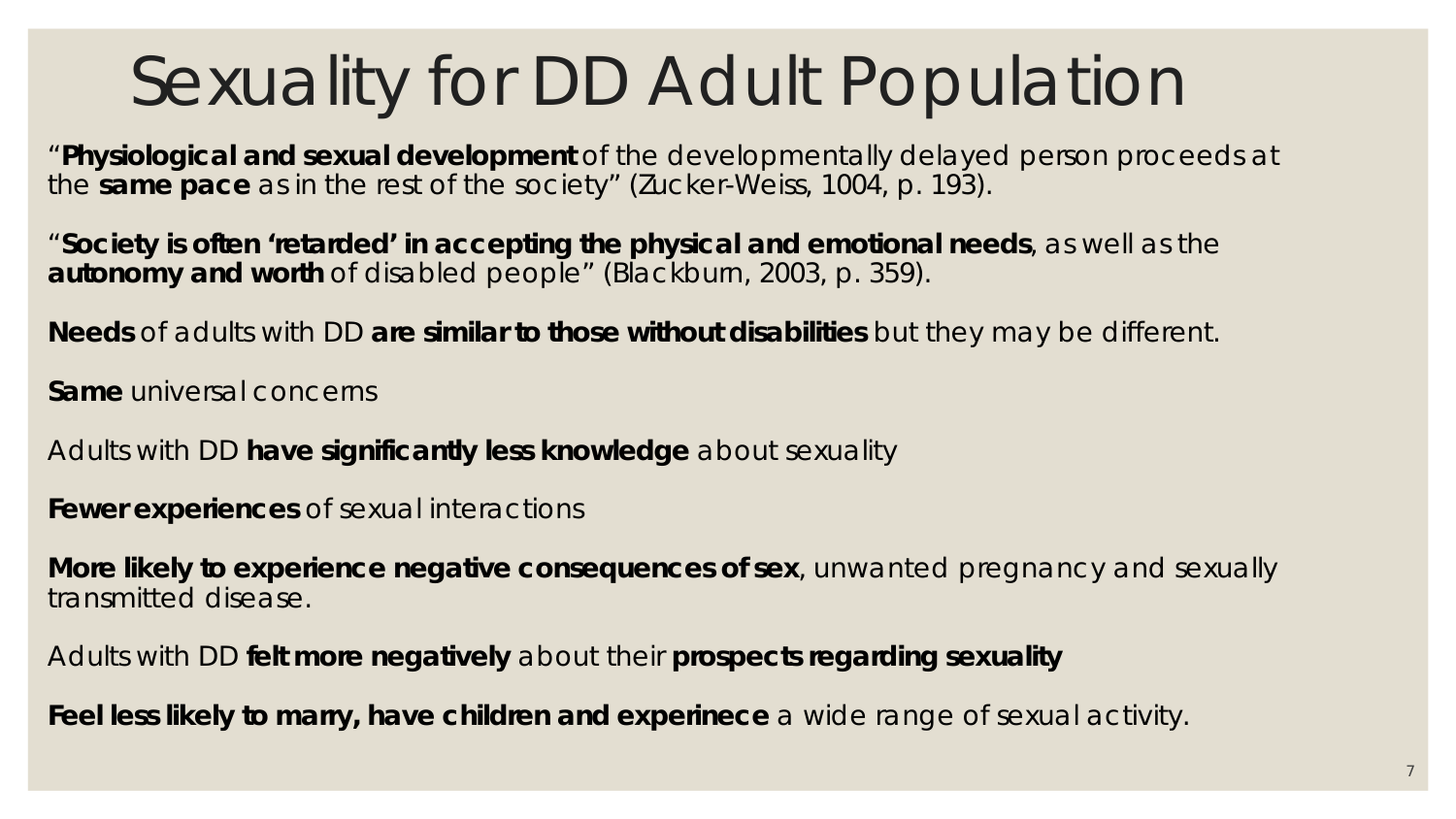# Sexuality for DD Adult Population

- **Needs not met** on consistent basis
- Opportunities for training and education are **frequently limited.**
- **Lapses in developmental process** persist in to adulthood
- **Lack of opportunities for spontaneous schoolyard or incidental learning.**
- **Misinterpretation** of role, facts, and boundaries.
- Sexuality trainings often in form of **correction rather than primary education**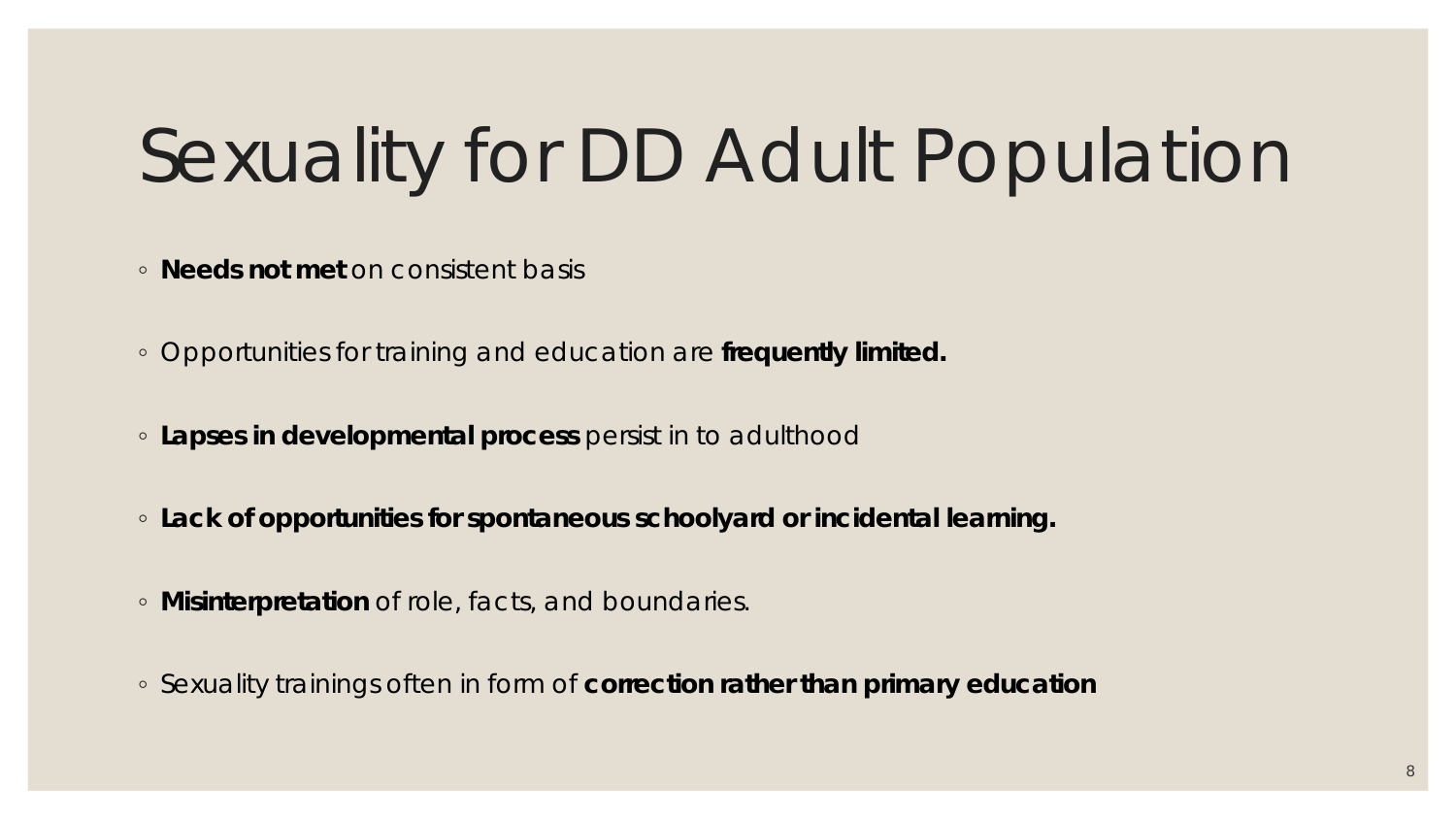#### Human Rights

◦Affording someone the expression of his/her sexuality is to adhere to an almost **global standard for human rights.**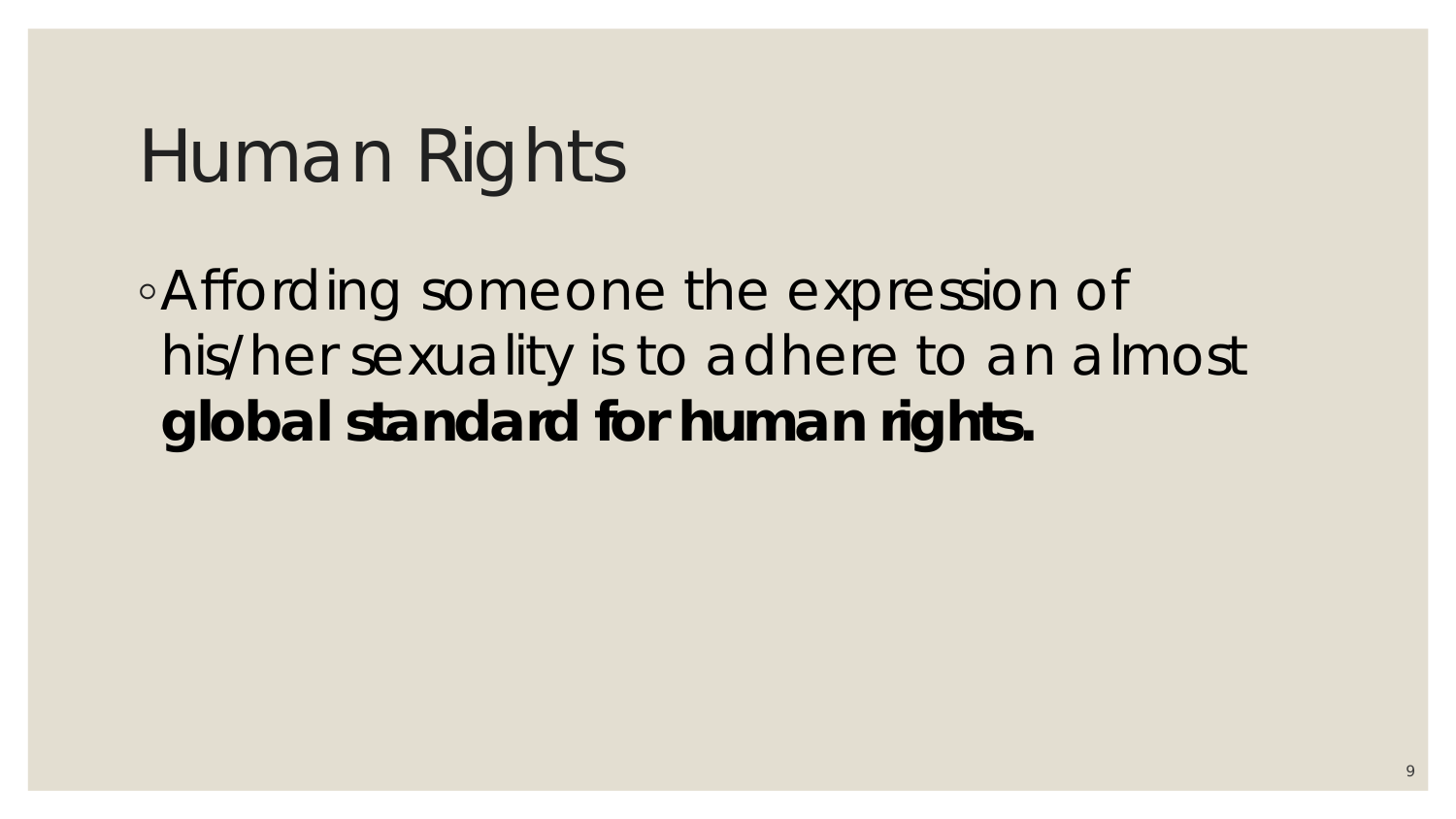### Sexuality includes

- 1. Sexuality is **much more than body parts and sex** (though it includes these things, too).
- 2. Our **gender identity** (the **core sense** that we are **female or male**).
- 3. Our **gender role** (the idea of **how we should behave** because we are a **female or male**).
- 4. Our **sexual orientation** (**heterosexual, homosexual, or bisexual**).
- 5. Includes how we **feel about our bodies**.
- We call that "body image," and poor body image **can have a profound effect on our ability to have healthy relationships.** A person with poor body image may not think they deserve a good partner, and so they may be willing to settle for someone who will not respect them or who may even abuse them.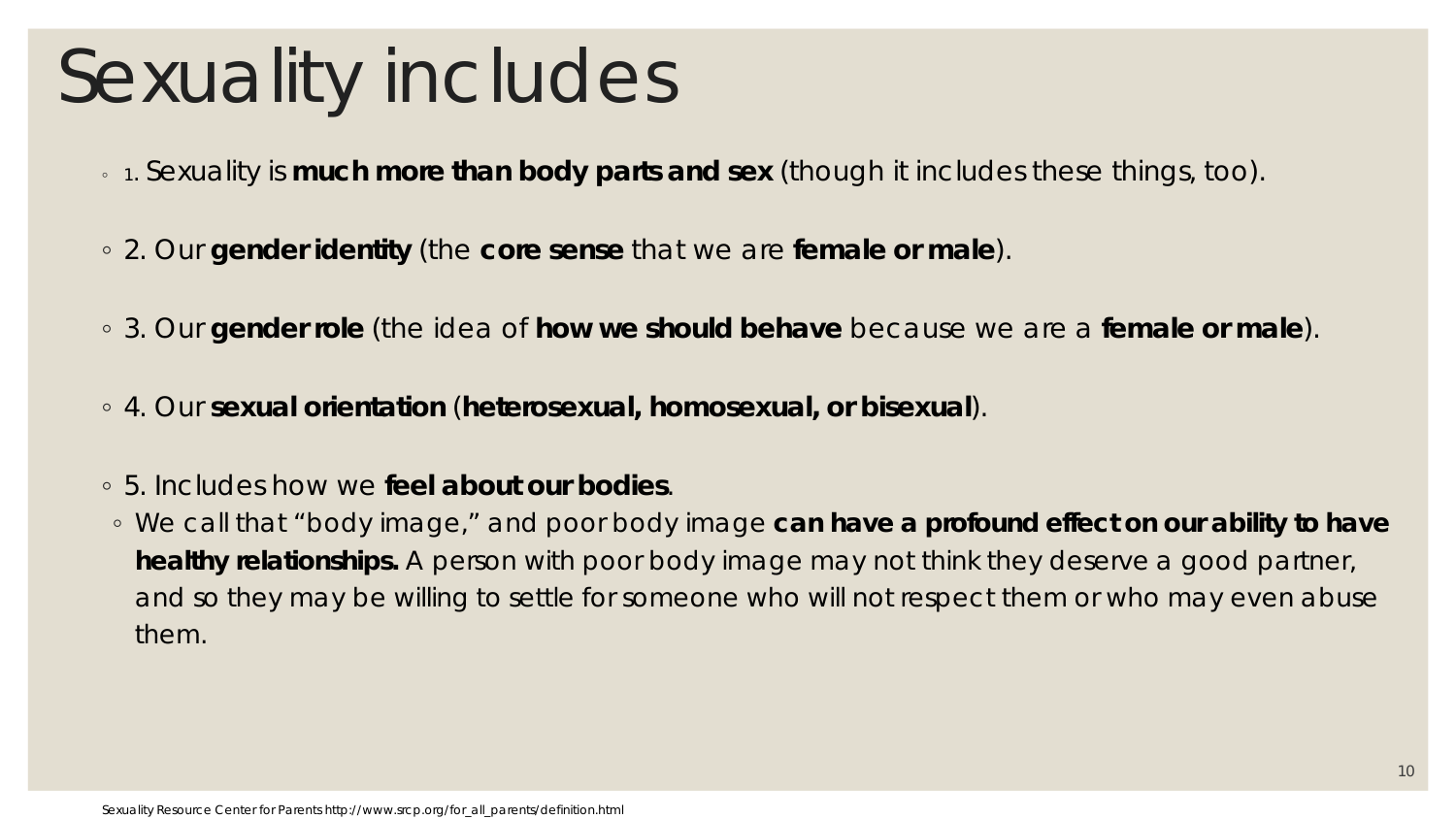# Sexuality includes

- 6. Our **sexual experiences**, **thoughts, ideas, and fantasies.**
- 7. Includes the way in which the **media, family, friends, religion, age, life goals, and our selfesteem shape our sexual selves.**
- 8. Includes **how we experience intimacy, touch, love, compassion, joy, and sorrow.**
- 9. "Sexuality is expressed in the way **we speak, smile, stand, sit, dress, dance, laugh, and cry**."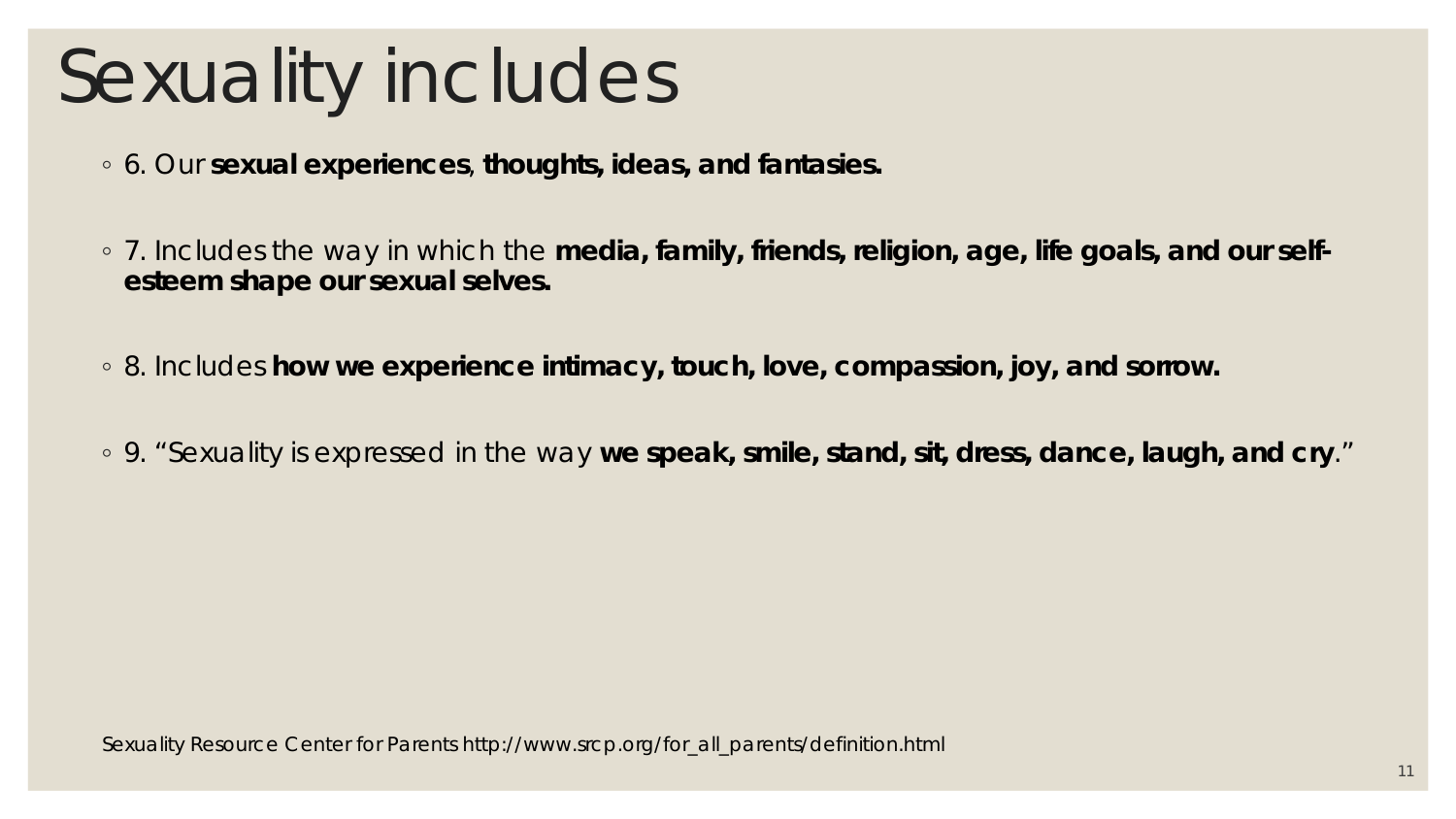#### **Human Sexuality Education**

#### ◦**Why educate**?

◦**Prevent** abuse and exploitation

◦Reasonable **safeguards** for individual's health and safety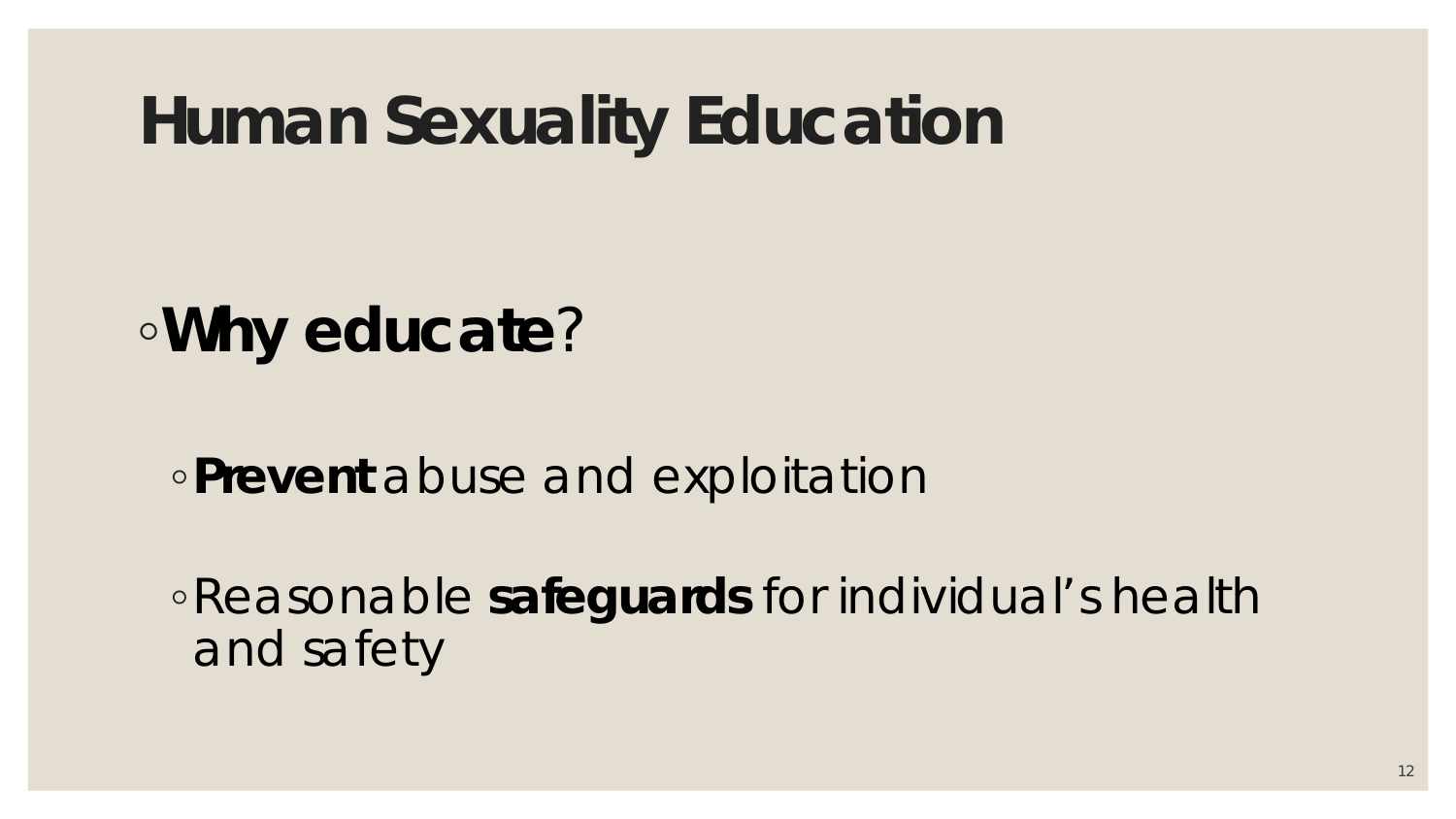#### Sexuality Education for Adults with Developmental Disabilities

◦ Caspar & Gliddens (2001)

◦ "A sexuality education program with a newly developed curriculum was provided to 12 adults with developmental disabilities to examine **whether their sexual awareness and knowledge could be increased, and their attitudes regarding sexuality could be changed.** Using pretest/postest design, they demonstrated that **knowledge increased and attitudes changed for the adults with DD**"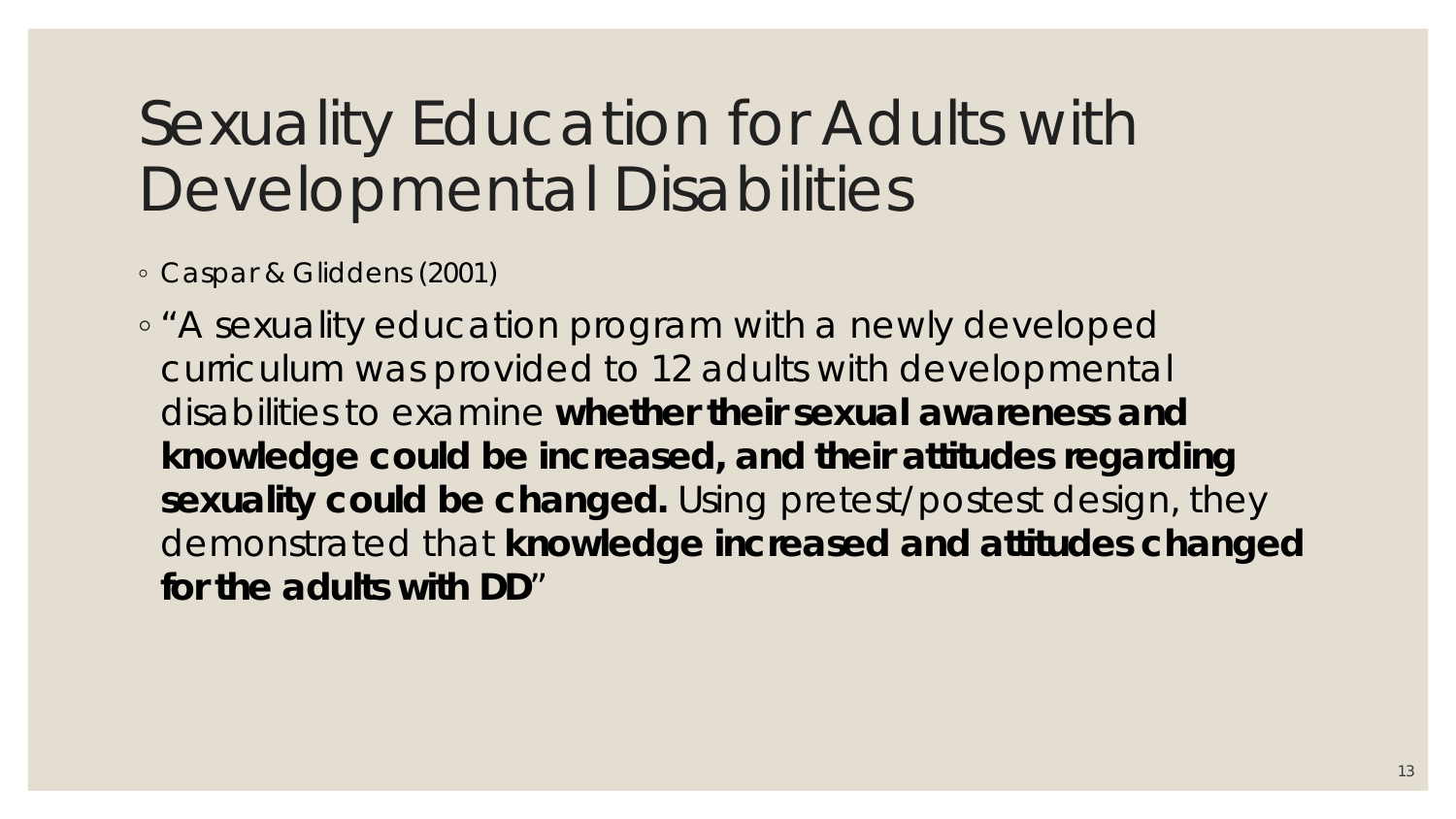# Sexuality Education Pearls

◦ Sexuality education for adults with DD requires **individualization** to the person's disability when it comes to **delivery, information presented, and format** 

◦ The **specific disability** should dictate the **content of sexuality education**  for an individual.

◦ **Earlier the better- Team approach** best

◦ Adults with DD **who are receiving sexuality education** should have an opportunity **to give input into its content and feedback.**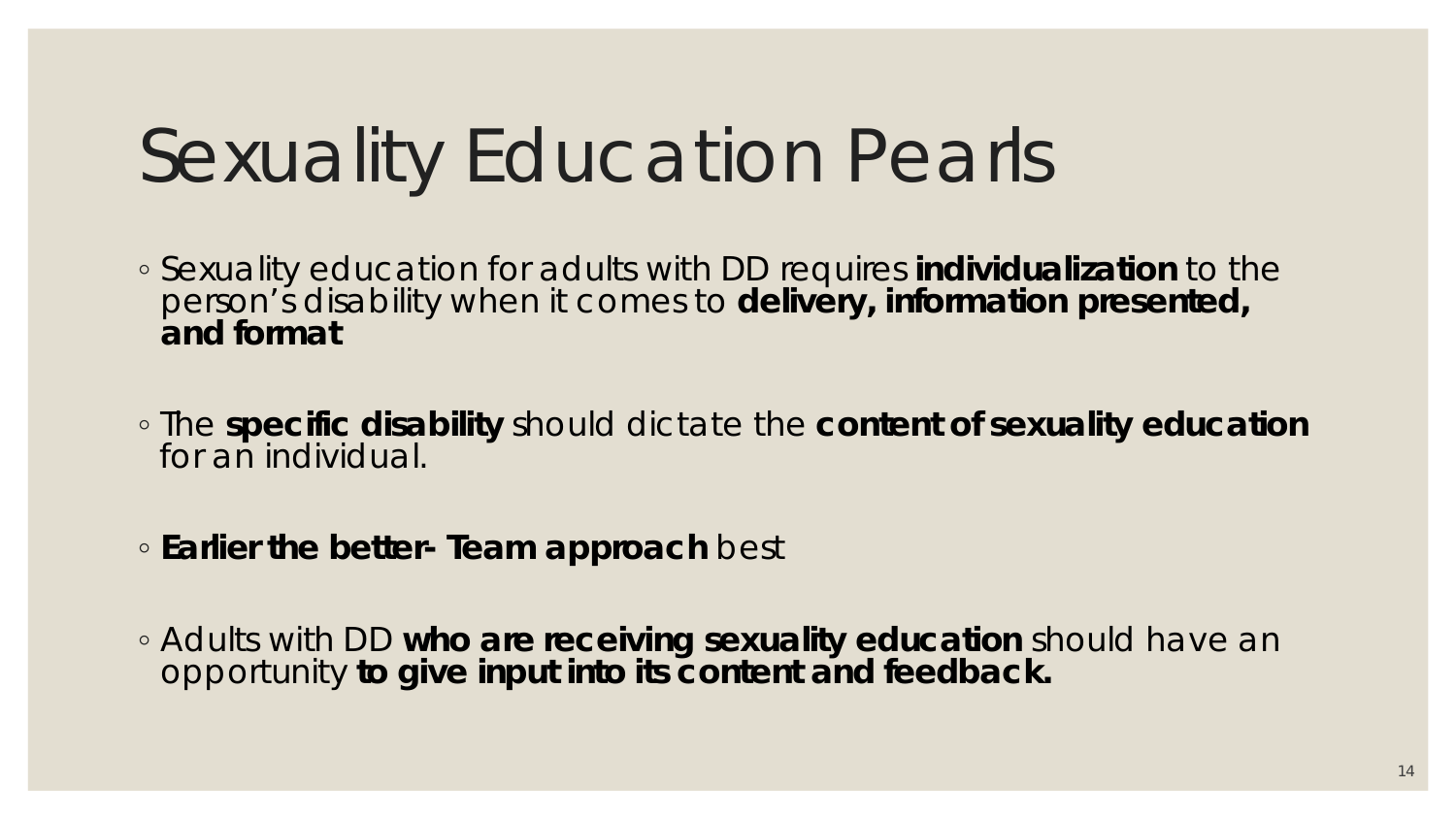# Sexuality Education

- Topics for education change **as needs demand** but generally include;
	- **Facts and data, feelings and values, and making responsible decisions.**
- Coed and **can be tailored to different types of disability**
- Allows for **practice of many socio-sexual skills**
- Some students with DD and/or physical disabilities **may prefer to have sexuality education**  presented to them on an **individual basis** due to the **unique nature of their disability**
- Individuals with **cognitive disabilities** would may need **adaptations to accommodate their learning differences** (i.e. concrete versus abstract presentation) and specific sexuality issues.
- Sexual information should be stated **concretely, unambiguously, and repeatedly**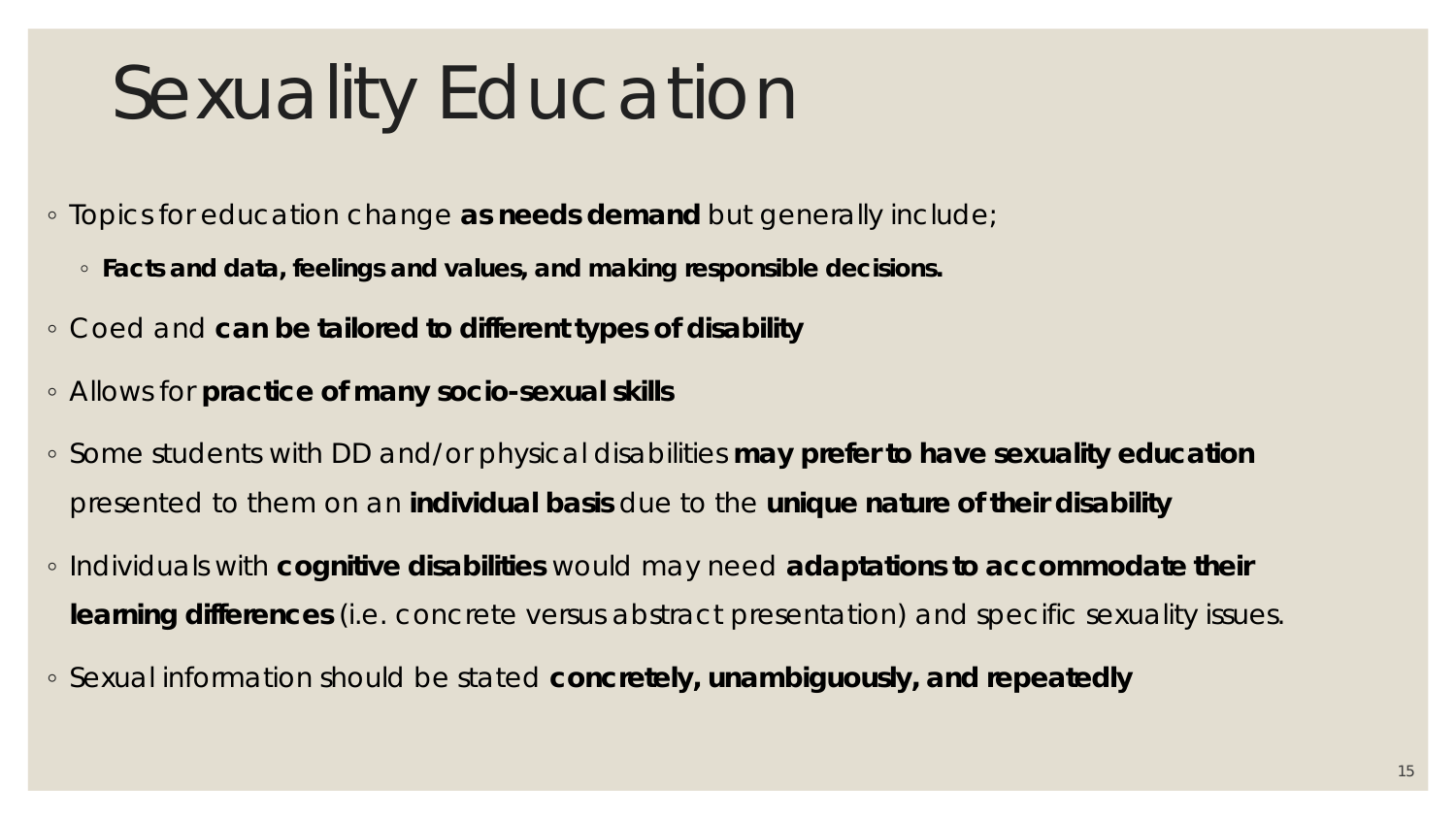# Sexuality Education

- **Not be limited** to basic sex facts but should **explore the human side ~ intimacy and love**
- How they **view love and intimacy** depends somewhat on their **gender, women define these concepts differently than men.**
- **Coed settings**, provide a greater understanding of the opposite sex will result.
- Teaching **appropriate behavior** is an **underlying foundation** to any sexuality curriculum.
- Students must learn **appropriate expressions of physical affection** and should know the **differences in private and public behavior**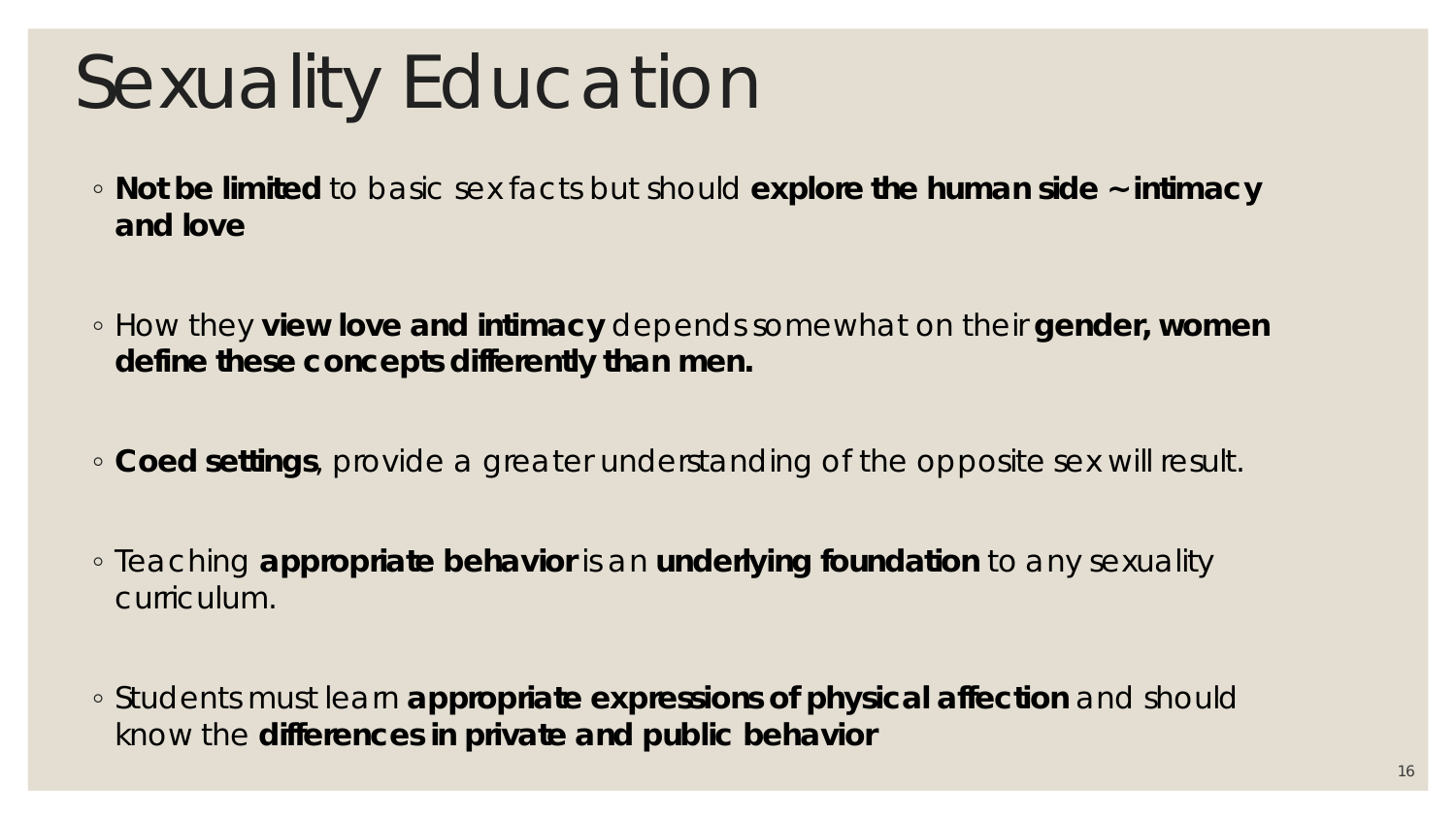### **Benefits**

◦ **Takes time** to develop and **education should be ongoing**.

- Sexuality education **can benefit persons with developmental disabilities in many ways.**
- Increased social skills, **improved assertiveness,** greater independence, an **ability to be responsible**, reduced risk of sexual abuse and sexually transmitted diseases, and **reduced unwanted pregnancies**
- Without sexuality education, children and adults are at a **significantly greater risk of sexual abuse, unwanted pregnancies, sexually transmitted diseases, and poor relationships**

 $\circ$